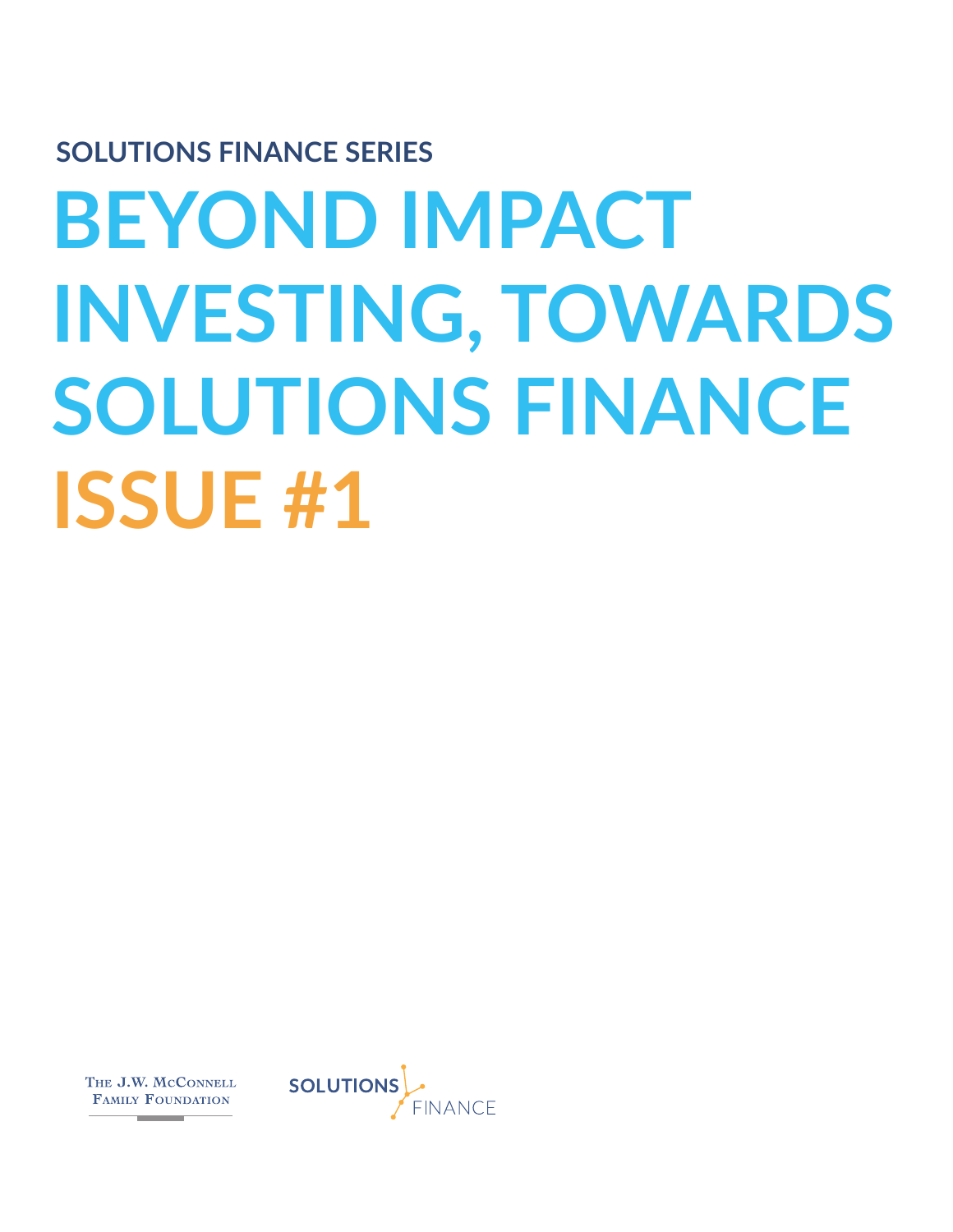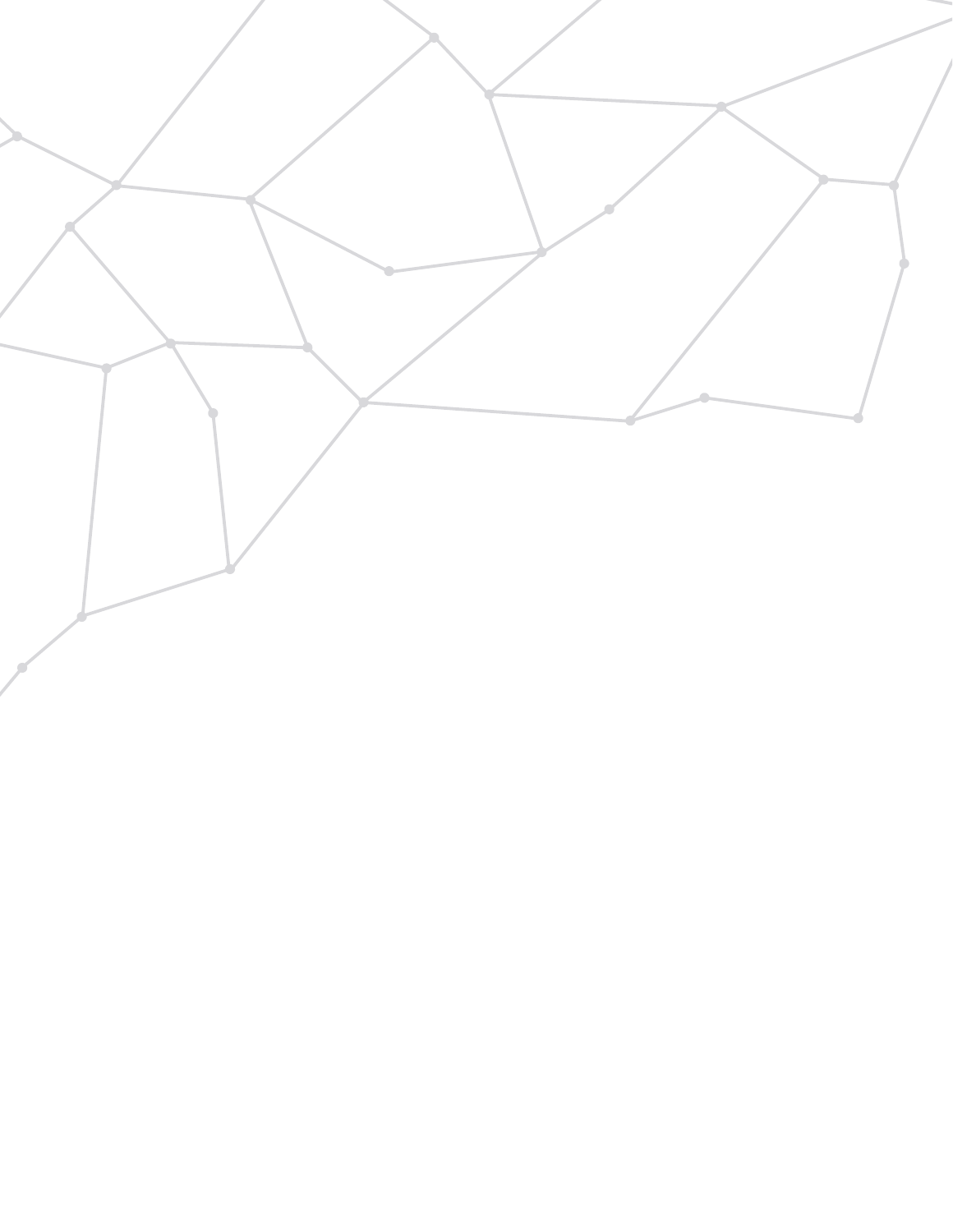# **A NEW VISION FOR OUR WORK: BUILDING THE SOLUTIONS ECONOMY**

The J.W. McConnell Family Foundation's philanthropic work currently focuses on systems transformation changing policies and institutional culture in order to address the root causes of societal challenges. We know that challenges such as climate change and sustained inequality and poverty are of such magnitude and complexity that they cannot be addressed by one solution or by one sector alone. Often, significant transformative change of social systems happens at the intersection of multiple sectors, engaging a range of stakeholders in a holistic process.

Current global trends show promise. As we look around the world we see governments, civil society and corporations rethinking their relative roles in building sustainable economies. Even capital markets are shifting. Social innovation and social enterprises are taking a more prominent role in economic, social, and environmental development. Environmental, social and governance (ESG) standards are also increasingly integrated into financial and corporate strategies. The impact investing market is growing and traditional fund managers are entering the "impact" space, recognizing that social and environmental wellbeing in societies is essential to business and financial sustainability.

In summary, we are seeing a global shift towards a **solutions economy.**

**SOLUTIONS ECONOMY is an economy in which "solving social problems [becomes] a multidisciplinary exercise that challenges businesses, governments, philanthropists, and social enterprises to think holistically about their role and their relation to others—not as competitors fighting over an ever-shrinking pie, but as potential collaborators looking to bake something fresh that serves as many stakeholders as possible" (Eggers, W.D., 2013).**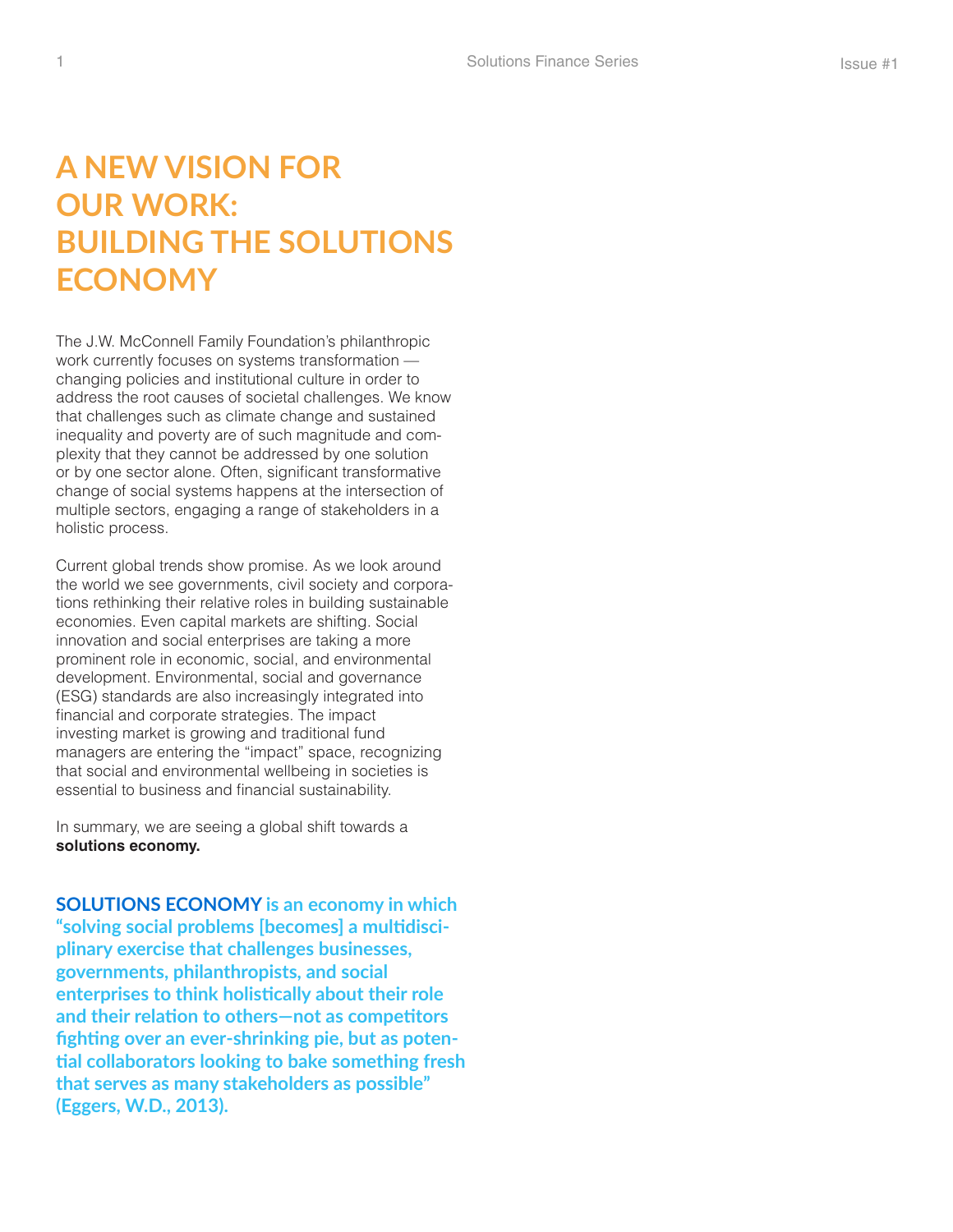# **INTRODUCING SOLUTIONS FINANCE**

**SOLUTIONS FINANCE is an integrated approach to deploying financial capital and adapting financial models to catalyze, sustain and scale systems transformation. Approaches of solutions finance include responsible investing, granting, impact investing, and financial innovation.**

Successful systems innovation requires adequate resourcing and calls for new forms of capital allocation across the multiple stages of design and implementation. In many cases, systems innovation models mature from needing philanthropic dollars to developing solid business models that would allow them to partner with large mainstream investors. However, as we know, market and social system inefficiencies continue to prevent taking innovative models to scale to fulfill their full potential.

This is why the Foundation is shifting its focus to Solutions Finance, an integrated approach to deploying financial capital and adapting financial models to catalyze, sustain and scale systems transformation.

This includes, but is more than, continuing to grow an investment portfolio with the expectation of blended returns. It is about investing in financial innovation, and identifying or adapting financial models to involve stakeholders who would otherwise remain at the margins or work in isolation.

It is also about fostering new forms of collaboration, e.g. between foundations and banks, and leveraging more resources for larger systemic impact, while ensuring community ownership and empowerment of different stakeholders along the way.

Solutions finance is also about converging with trends in the capital markets that are moving towards greater sustainability, and about recognizing the relative role we can all play in driving systems change. It invites every sector and every stakeholder including entrepreneurs, social enterprises, foundations, governments, financial institutions, small businesses, and corporations, to participate in large scale transformation that will help us move the needle on some of the challenges we face, while remaining loyal to their core mandates.

For us as a private foundation, solutions finance is also about the strategies that allow us to better integrate our various financial assets — grants, impact investments, and more traditional investments — to have a greater impact.

The Foundation is embracing solutions finance after a decade of supporting the development of social finance and the impact investing marketplace in Canada, learning from various successes and failures in managing impact investments.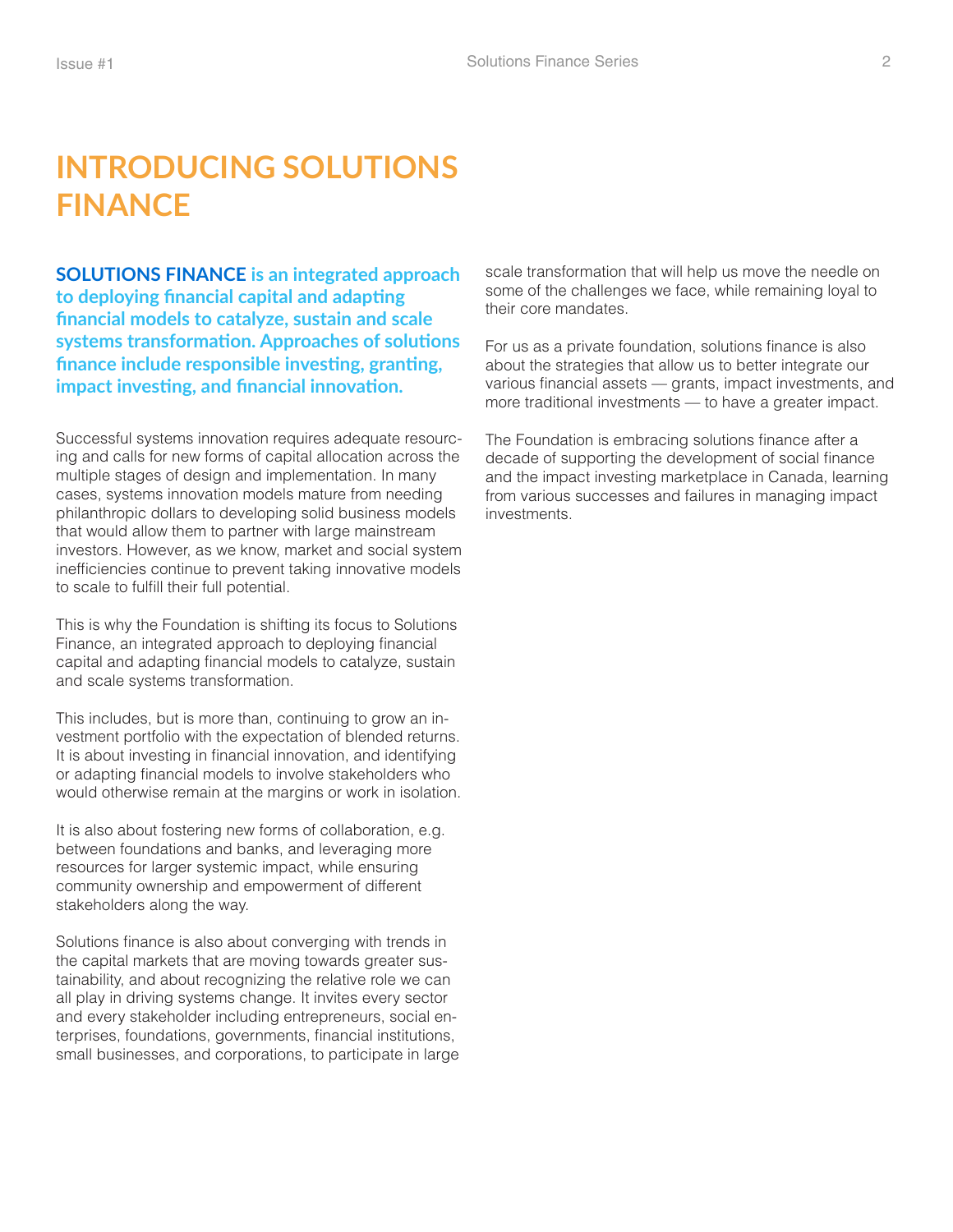### **SOLUTIONS FINANCE: AN INTEGRATED APPROACH**



#### **IMPACT INVESTING INCLUDES:**

- Debt and equity
- Public and private
- Direct and indirect
- Concessionary or rate of return

#### **GRANTING FOR:**

- Capacity Building
- Transition and Growth
- Investment Readiness

#### **RESPONSIBLE INVESTING THROUGH:**

- Negative/Positive **Screening**
- Shareholder Activism
- Community Investment

#### **FINANCIAL INNOVATION THROUGH NEW:**

- Models
- Co-Investment
- Valuation
- Instruments

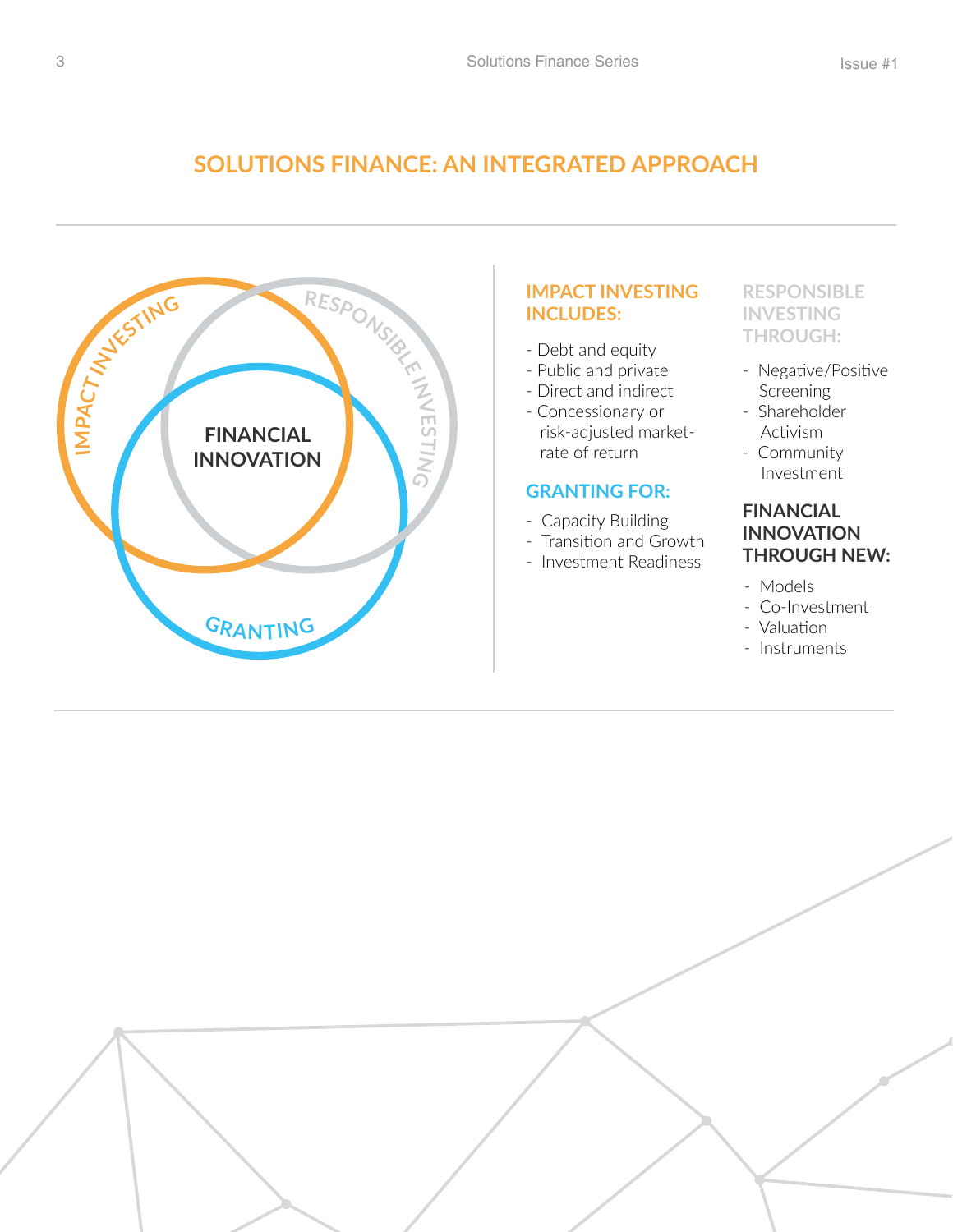# **OUR JOURNEY IN IMPACT INVESTING**

**IMPACT INVESTING is an investment strategy aimed at** *intentionally* **creating positive societal impact beyond generating financial return, sometimes deployed within a larger solutions finance strategy.**

**MISSION-RELATED INVESTMENTS (MRIs)** 

**are impact investments in line with the Foundation's mission with an expectation of market or above-market financial returns.**

**PROGRAM-RELATED INVESTMENTS (PRIs) are impact investments that further the Foundation's program objectives and have a tolerance for below-market financial returns.**

The Foundation became an impact investor in 2007, making a \$10 million bridge loan to finance the construction of Quest University. The loan was repaid in full with 5% interest in 2009. This was an important milestone for us. The experience of making a direct investment in a grantee, and making a decent return at a time when the financial markets were going through great instability, gave us the confidence to explore more options for impact investing. In 2009, our Board mandated that we allocate 5% of total assets under management to impact investing. In 2010 we made our second impact investment, of a very different type, in a private equity fund.

Commitments since inception: **\$45M** Current commitment: **\$32.6M (5.34% AUM)** No. of current commitments: **15** No. of active investments: **10**  PRI-MRI allocation: **7 PRIs (\$9M) and 8 MRIs (\$23.6M)** No. of successful exits: **2 (\$12M)** No. of losses: **2 (\$270K)**

In 2015, we reached the 5% target. The Foundation's \$32 million impact portfolio is made up of 15 investments with diverse risk-return profiles (both on impact and financial dimensions), with expected returns that range from repayment of principal to expected internal rate of return (IRR) of 25%. The investments are directed to charities, non-profits, for-profit social ventures, co-operateives, and for-profit start-ups and corporations in the different domains of the Foundation's programs.

#### **IMPACT INVESTING DOMAINS**

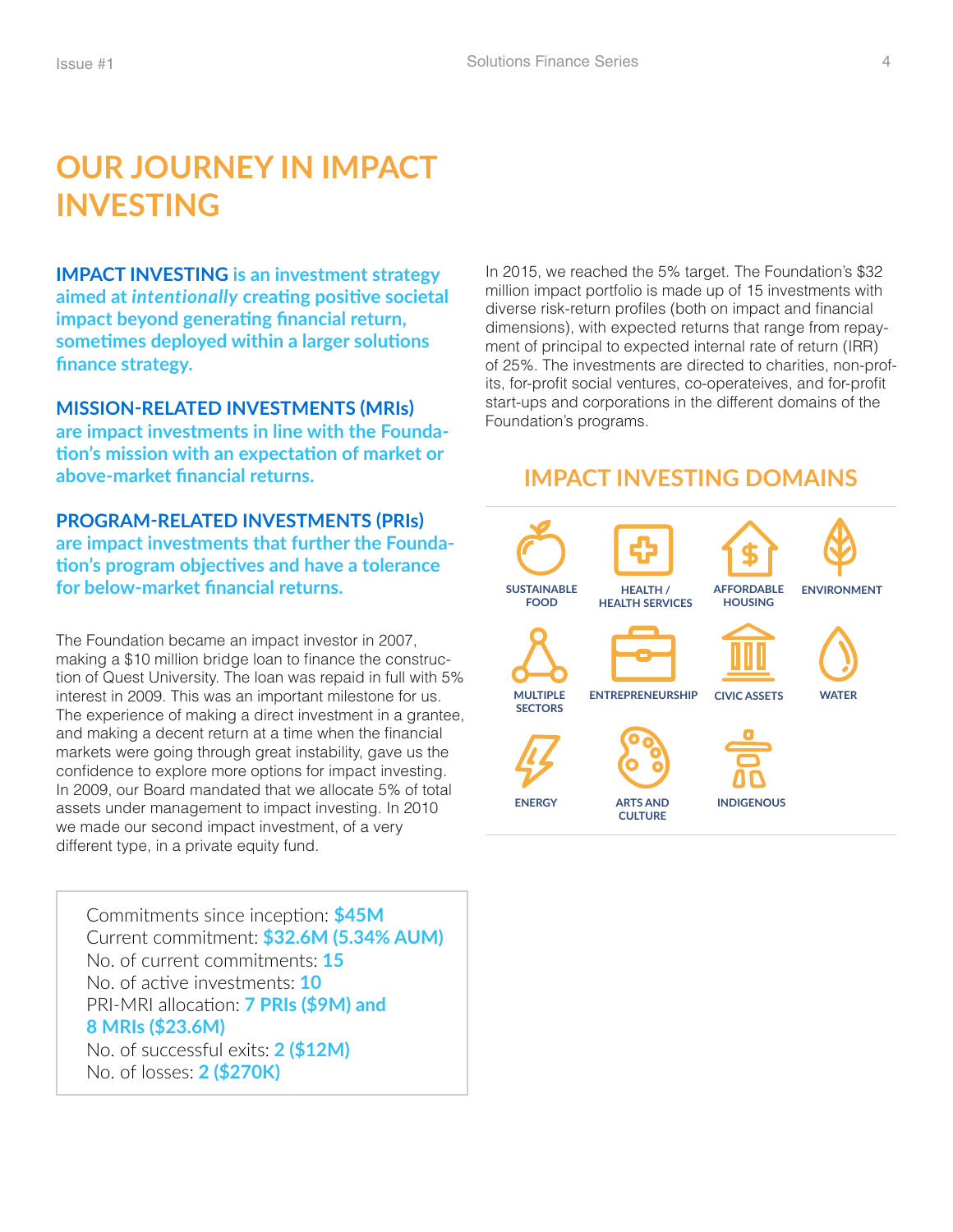They are also spread across a range of asset classes and instruments: public equities, private equity, debt instruments and guarantees.

#### **TOTAL PORTFOLIO SIZE BY INVESTING CATEGORY (AMOUNTS REPRESENT TOTAL COMMITTED CAPITAL AT END OF YEAR)**



All these investments contribute to one or more of the Foundation's impact investment portfolio goals: to increase social and environmental impact, in line with Foundation priorities; increase capital available to the charitable sector; and support financial innovation, and thus, the growth of the marketplace.

The portfolio represents an initial step in deploying multiple Foundation financial resources, in addition to granting, to support its mission.